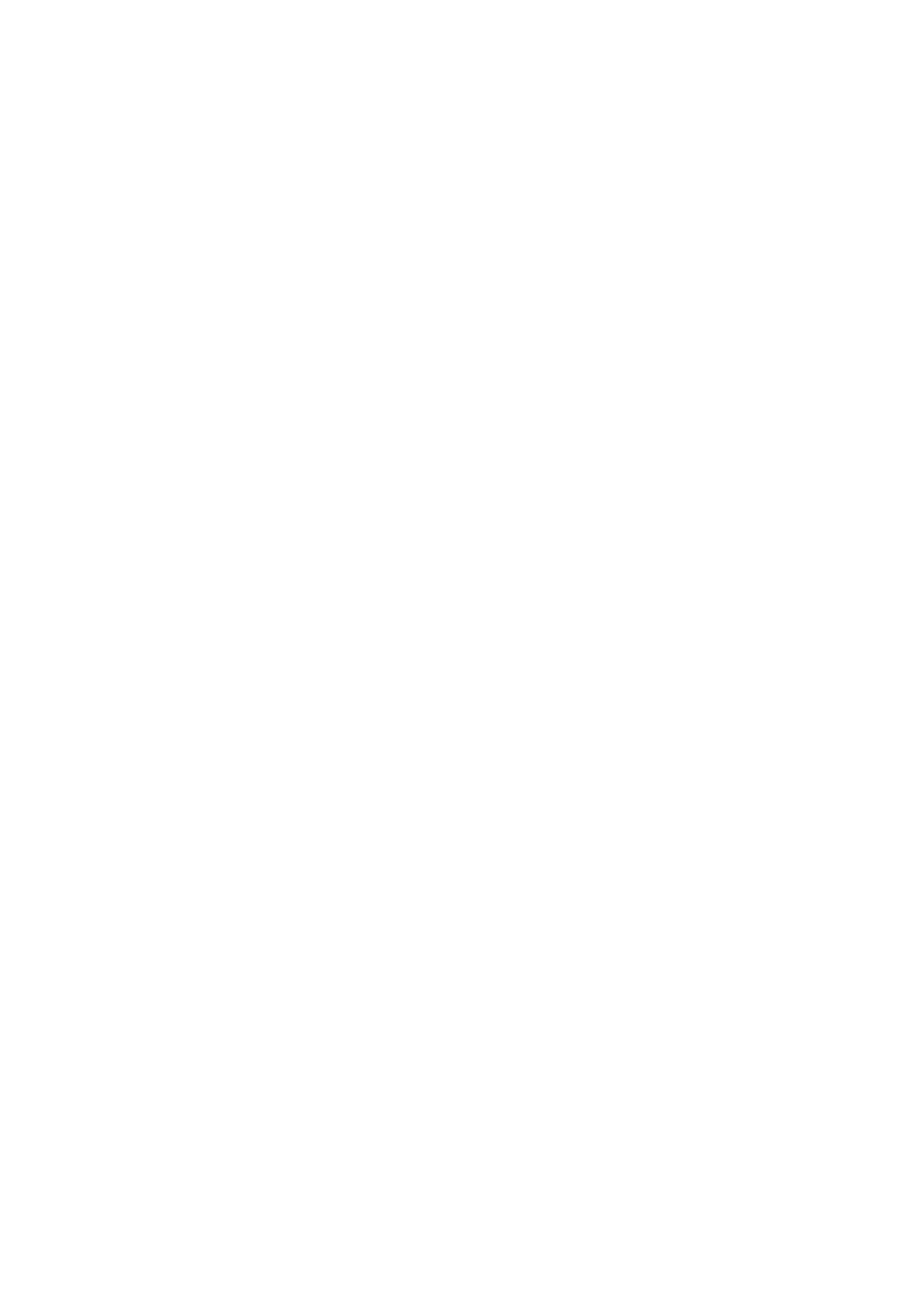

## **Contents**

| <b>ONE</b>      | Introduction                                     | $\overline{2}$ |
|-----------------|--------------------------------------------------|----------------|
| <b>TWO</b>      | Methods of delivery                              | $\overline{2}$ |
| <b>THREE</b>    | Promoting mixed communities                      | 3              |
| <b>FOUR</b>     | <b>Involvement of Registered Providers</b>       | $\overline{4}$ |
| <b>FIVE</b>     | Delivering shared equity schemes                 | $\overline{4}$ |
| <b>SIX</b>      | Delivering via third party providers             | 5              |
| <b>SEVEN</b>    | Occupancy control                                | 5              |
| <b>EIGHT</b>    | Transfer of free serviced plots                  | 6              |
| <b>NINE</b>     | Off-site provision                               | $\overline{7}$ |
| <b>TEN</b>      | <b>Financial contributions</b>                   | $\overline{7}$ |
| <b>ELEVEN</b>   | The type and tenure of affordable housing sought | 8              |
| <b>TWELVE</b>   | Provision of specialist and retirement housing   | 10             |
| <b>THIRTEEN</b> | Viability                                        | 11             |
| <b>FOURTEEN</b> | Section 106 agreements                           | 12             |
| Appendices      |                                                  |                |

 $\overline{D}$ 

| Appendix A Definition and types of affordable housing | 13 <sup>°</sup> |
|-------------------------------------------------------|-----------------|
| Appendix B How to contact us                          | 14              |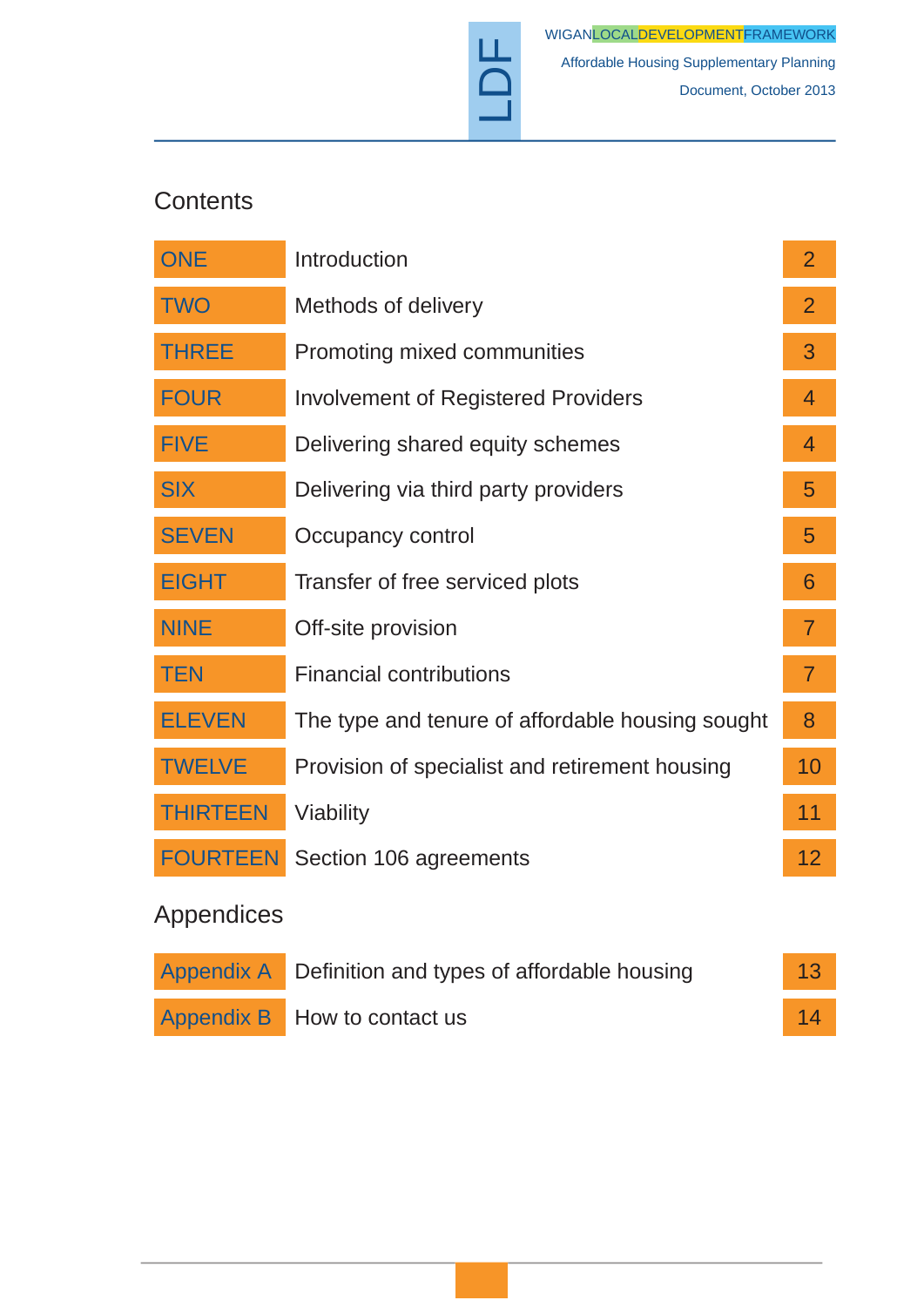

#### **ONE**

#### <span id="page-3-0"></span>**Introduction**

**1.1** This Affordable Housing Supplementary Planning Document will be used by the council as a basis for negotiating with developers prior to the determination of planning applications for housing development. Developers are therefore advised to have regard to this document in formulating residential planning applications.

**1.2** The Wigan Core Strategy was adopted in September 2013. Policy CP6 is the housing policy. Clause 7 of policy CP6 sets out the Council's approach to securing affordable housing. It reflects the National Planning Policy Framework and takes account of local evidence in respect of local housing need.

**1.3** This document provides supplementary guidance on how policy CP6 will be applied and sets out the council's approach to securing affordable housing. It also reflects current housing market circumstances and the experience gained over recent years in the practical delivery of affordable housing.

## <span id="page-3-1"></span>**TWO**

#### Methods of delivery

**2.1** On all sites consisting of 10 or more dwellings, developers are required to make a contribution towards the provision of affordable housing in line with policy CP6, subject to viability. There is a presumption that affordable housing will be delivered on-site as part of the development unless there are specific circumstances to indicate otherwise. Contributions can take one of the following forms:

- 1. On-site provision of affordable units, equivalent to 25% of the total units, transferred to a Registered Provider at a discounted price for rent and/or affordable sale.
- 2. On-site provision of affordable units, equivalent to 25% of the total units, as shared equity or other low cost home ownership scheme sold by the developer direct to eligible purchasers.
- 3. Transfer of free serviced land, equivalent to the level of contribution secured, to a Registered Provider, the council or other delivery agent to enable them to deliver affordable housing itself within the site.

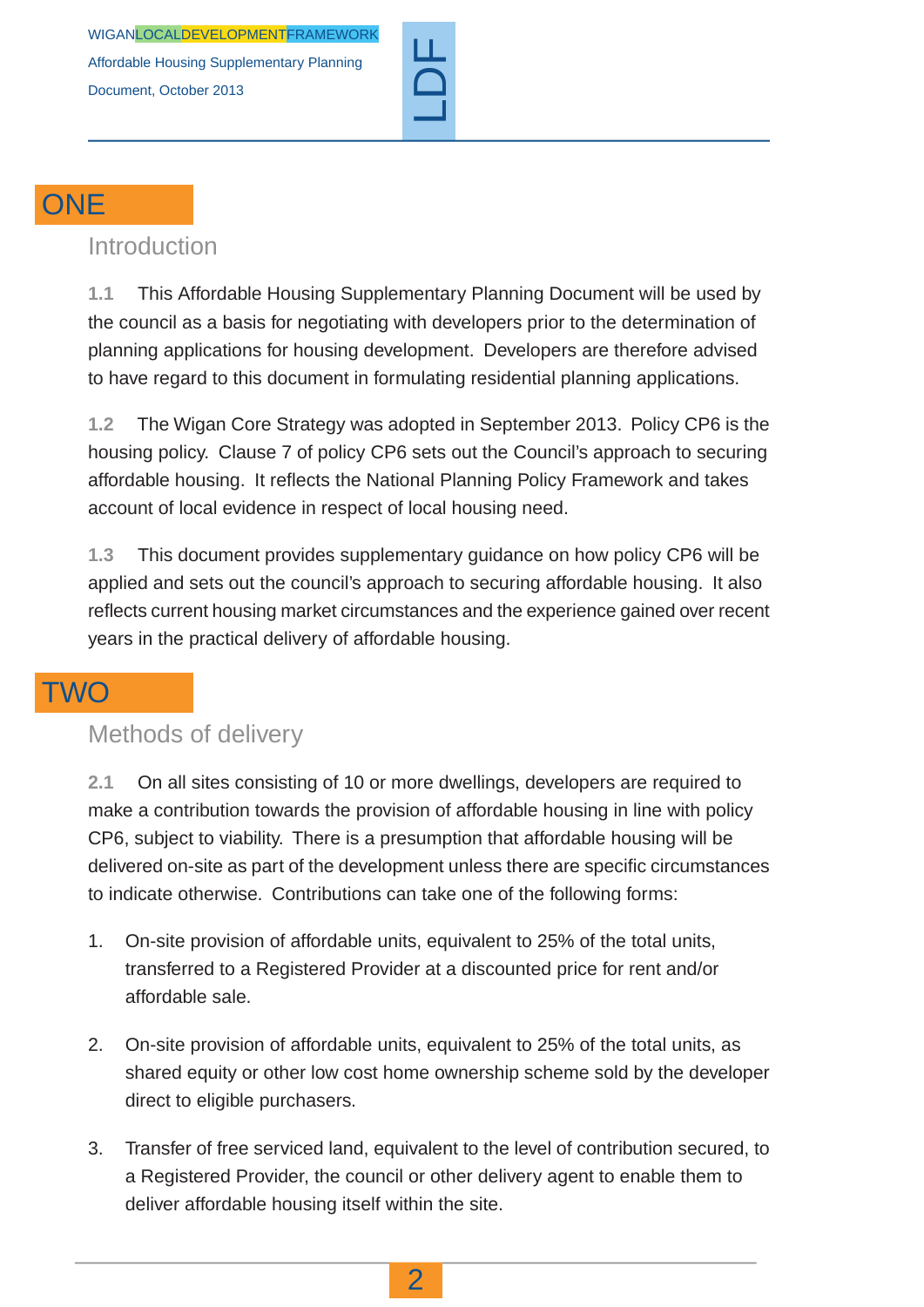4. On-site provision of affordable units equivalent to 25% of the total units through transfer to an agreed third party provider which will hold the asset and enter into a long term lease with a Registered Provider.

LDF

- 5. Where a developer can robustly justify that on-site provision or the transfer of land to a Registered Provider, the council or other delivery agent is not appropriate, or where this would not meet the council's strategic priorities, the council will consider:
- Off site provision, which can include improvements to, or refurbishment of,  $\bullet$ existing stock, or new provision on alternative parcels of land.
- A financial contribution equivalent to the cost of on-site provision.  $\bullet$
- 6. A mix of the above, such as part on-site provision and part off-site financial contribution, will be considered by the council where this can be justified, for example, on larger sites or where the development of specialist homes are proposed to be included in the affordable housing requirement. This must meet the level of the overall contribution required by the policy.

## <span id="page-4-0"></span>THREE

## Promoting mixed communities

**3.1** In accordance with the National Planning Policy Framework, the council expects affordable housing need to be addressed on-site, unless off-site provision or a financial contribution can be robustly justified. Where affordable housing is to be provided on-site, an appropriate mix in terms of dwelling style, type and size must be incorporated which reflect the site's characteristics and the development as a whole. The council will seek to negotiate the exact tenure, type and size split on each site through pre-application discussions or as soon as possible in the process thereafter.

**3.2** In calculating the required number of affordable units, the total requirement will be rounded up or down to the nearest whole unit as appropriate. For example a development of 75 units would require a contribution of 19 units as 75 x 0.25 = 18.75.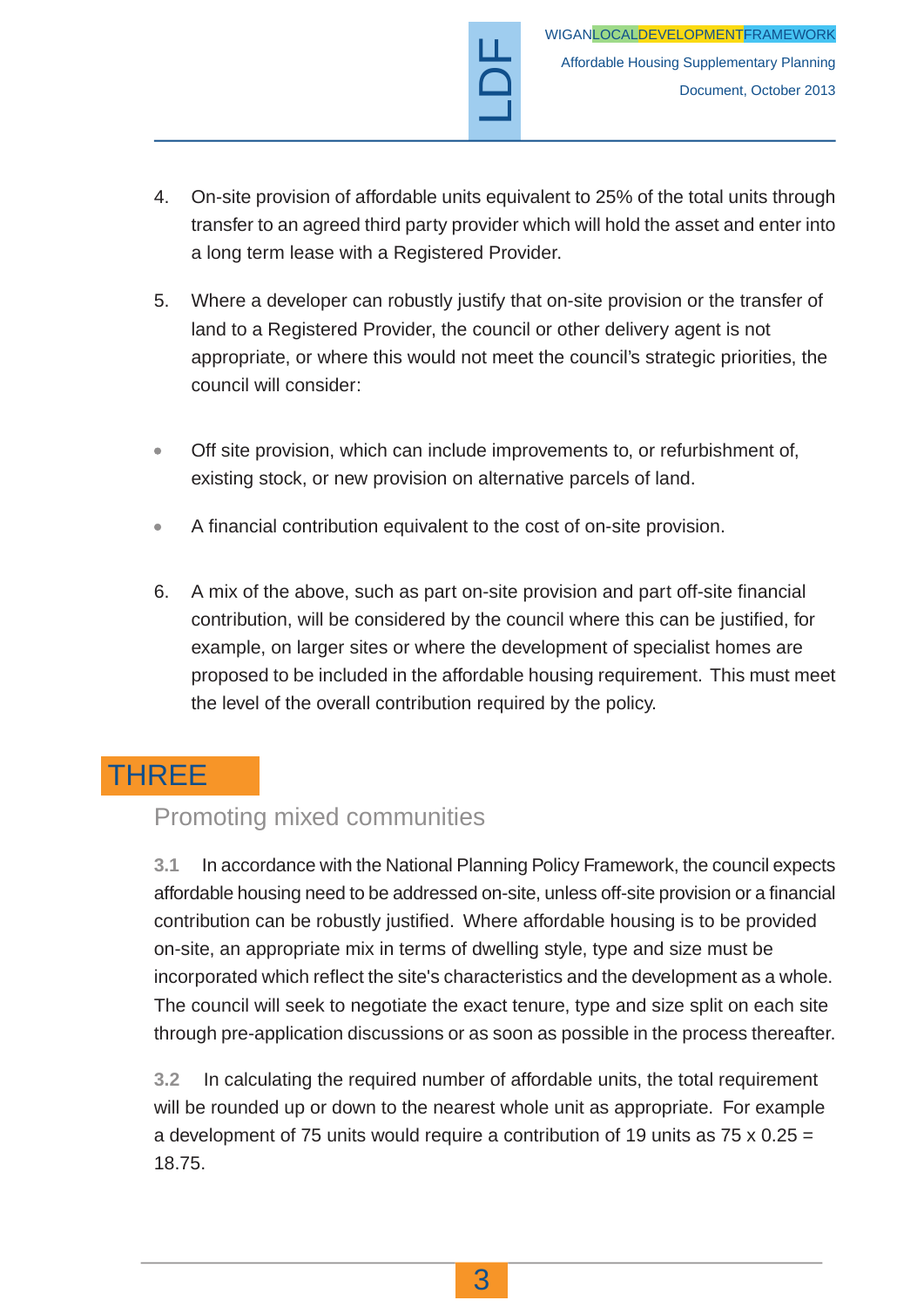

**3.3** To promote mixed communities and minimise social exclusion, the council requires affordable units to be integrated effectively into the overall development rather than be grouped together in one particular area. On larger developments it may be appropriate for affordable units to be located in small clusters for management reasons.

**3.4** The affordable units should be indistinguishable from the market housing in terms of their location, external appearance, design, standards and build quality. All standard policies and guidelines in respect of new housing, as set out for example in the adopted Supplementary Planning Document 'Design Guide for Residential Development', must be met.

### <span id="page-5-0"></span>FOUR

### Involvement of Registered Providers

**4.1** We are keen to involve a range of Registered Providers in the delivery of affordable housing secured through planning obligations, and encourage developers to seek opportunities to partner with Registered Providers at an early stage in the development process. Where homes are to be delivered in partnership with a Registered Provider, the developer will be required to build the homes to the current Homes and Communities Agency minimum development standards.

**4.2** Homes may be delivered as social/ affordable rent or as shared ownership or a mix of both tenures.The mix of tenures and size of homes will be agreed between the developer, the Registered Provider and the council according to the local need.

<span id="page-5-1"></span>**4.3** An up-to-date list of Registered Providers that are currently active in developing affordable housing is available on the Housing Strategy web pages at www.wigan.gov.uk.

## FIVE

#### Delivering shared equity schemes

**5.1** Shared equity schemes provide an alternative for the delivery of affordable housing. With shared equity the council secures an equity loan as a second charge against the affordable home, or other low-cost home ownership is delivered directly by the developer. The council has developed a scheme for delivering shared equity homes with developers. This is set out in a separate guidance note: 'Affordable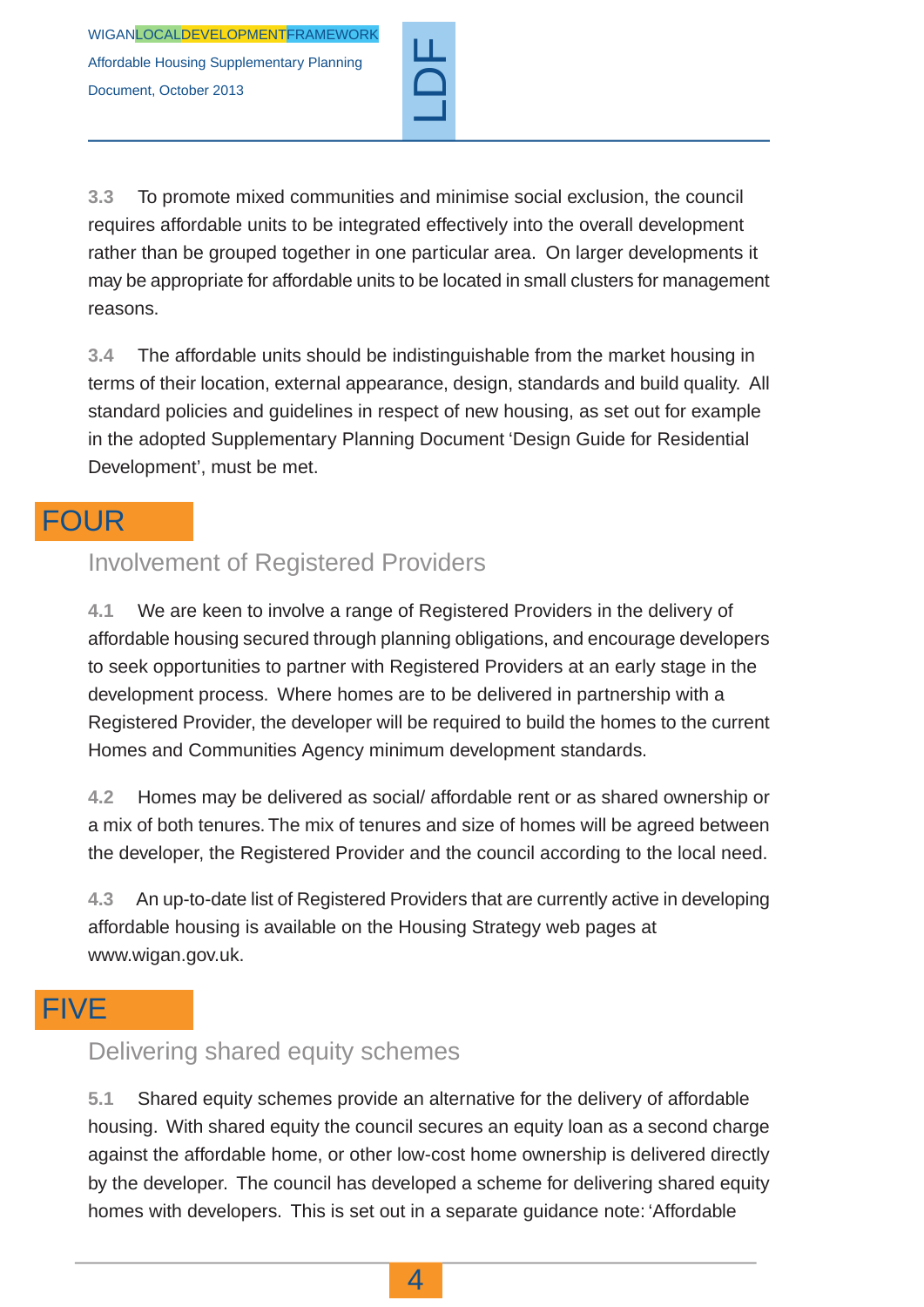Housing Provision – Guidance for Developers' which is updated periodically. However, we will be willing to consider alternative proposals that meet the National Planning Policy Framework definition of affordable housing – see Appendix A.

LDF

## <span id="page-6-0"></span>**SIX**

## Delivering via third party providers

**6.1** We will consider new ways of providing affordable housing through delivery involving third parties, such as joint venture companies, special purpose vehicles, Public Private Partnerships and Real Estate Investment Trusts. These will usually involve the transfer of the affordable homes or land into a holding company that will own the properties and enter into a long term lease agreement with a housing provider. Such arrangements offer equity stakes and long term returns to stakeholders.

**6.2** These arrangements may lead to greater delivery of affordable homes for rent as firstly, it will provide developers with a guaranteed end user and secondly, the affordable homes can be delivered by accessing additional private finance without government subsidy. Before entering into any such arrangements a full business case will need to be approved by the council and any other partners, demonstrating the additional delivery or cost savings that can be achieved through the proposal.

## <span id="page-6-1"></span>**SEVEN**

#### Occupancy control

**7.1** In line with the National Planning Policy Framework, the council will ensure that affordable housing provision in a development will include provisions to ensure it remains affordable for future eligible households, or for any subsidy released at the subsequent resale of an affordable home to be recycled for alternative affordable housing provision. To control occupancy the council will use planning obligations detailing clear eligibility criteria for occupants.

**7.2** Where the affordable housing will be owned and managed by a Registered Provider and the council has an existing Nominations Agreement with them, the council will not impose any additional occupancy controls. Where a nominations agreement is not in place, the Registered Provider will be required to sign up to the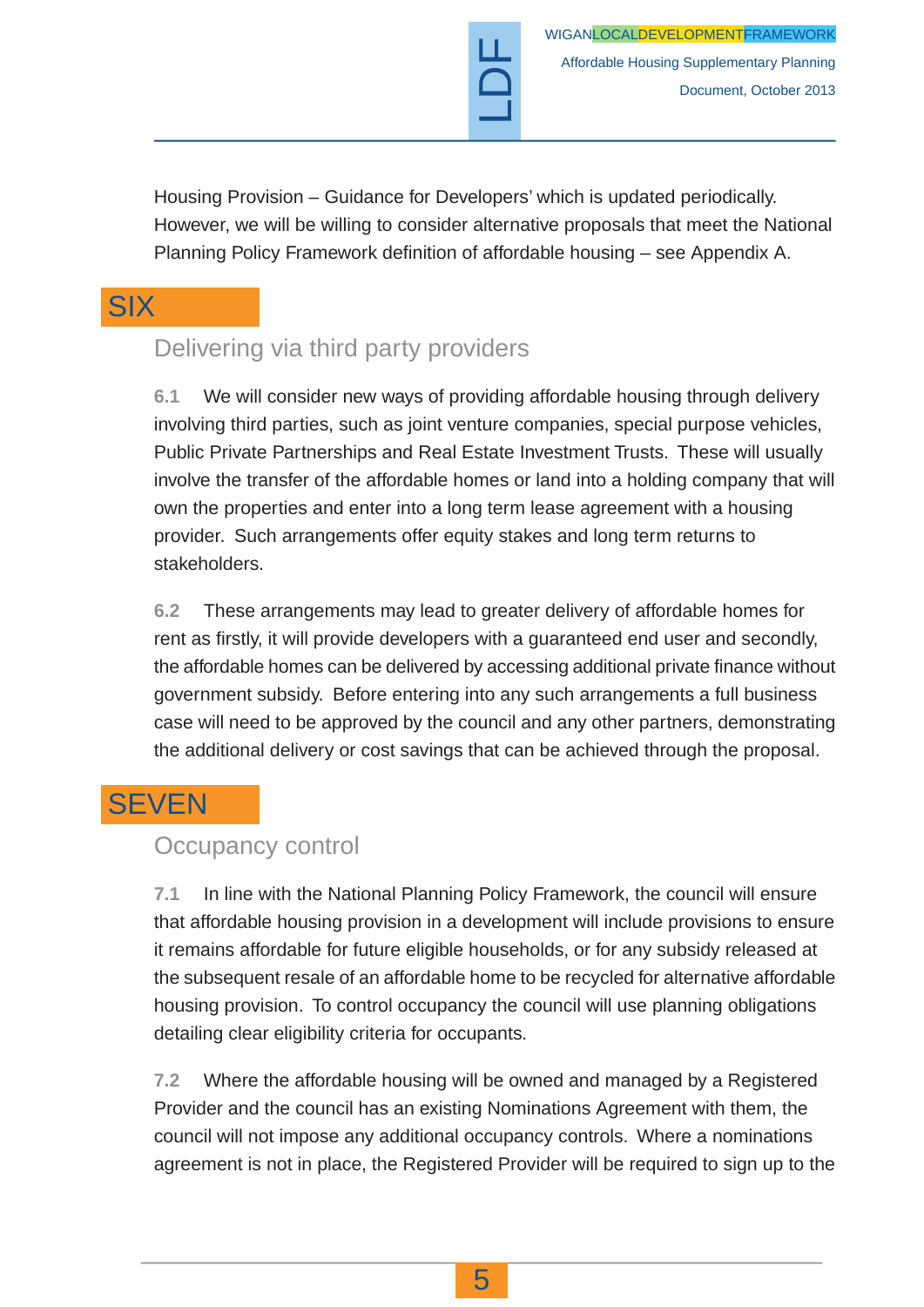

council's Model Nominations Agreement. Registered Providers will also be expected to adhere to any current Local Lettings Policy that applies to new build or specialist homes.

**7.3** In all other types of affordable housing provision the council will include occupancy controls within the section 106 agreement, to ensure that it can reserve the right to qualify or nominate occupiers.

## <span id="page-7-0"></span>**EIGHT**

#### Transfer of free serviced plots

**8.1** Rather than delivering actual affordable units on site and transferring them to a Registered Provider, developers can transfer free serviced land / plots to such a provider to enable it to deliver affordable units itself within the site. Alternatively the land can be transferred the council in the interim, until it is developed. The amount of free serviced plots must reflect the level of contribution secured in the case of a particular development, i.e. 25% of the total number of units.

**8.2** Free serviced land / plots is defined as fully cleared and remediated with all services including gas, electricity, water, sewerage, telephone, broadband and lighting, and infrastructure including roads to an adoptable standard, footpaths, and boundary walls, necessary for the development, provided at least to the edge of the land / plots, for straightforward connection by the developer constructing the affordable housing. Furthermore, there must be no legal, physical or financial barriers to the developer constructing the affordable housing.

**8.3** For full or reserved matters applications, developers will be expected to provide details of the specific location of the serviced plots within the site. The council will usually expect the plots to be clustered, but with no more than 25 plots in any one place. The appropriateness of proposed locations for affordable housing will be determined as part of the planning process.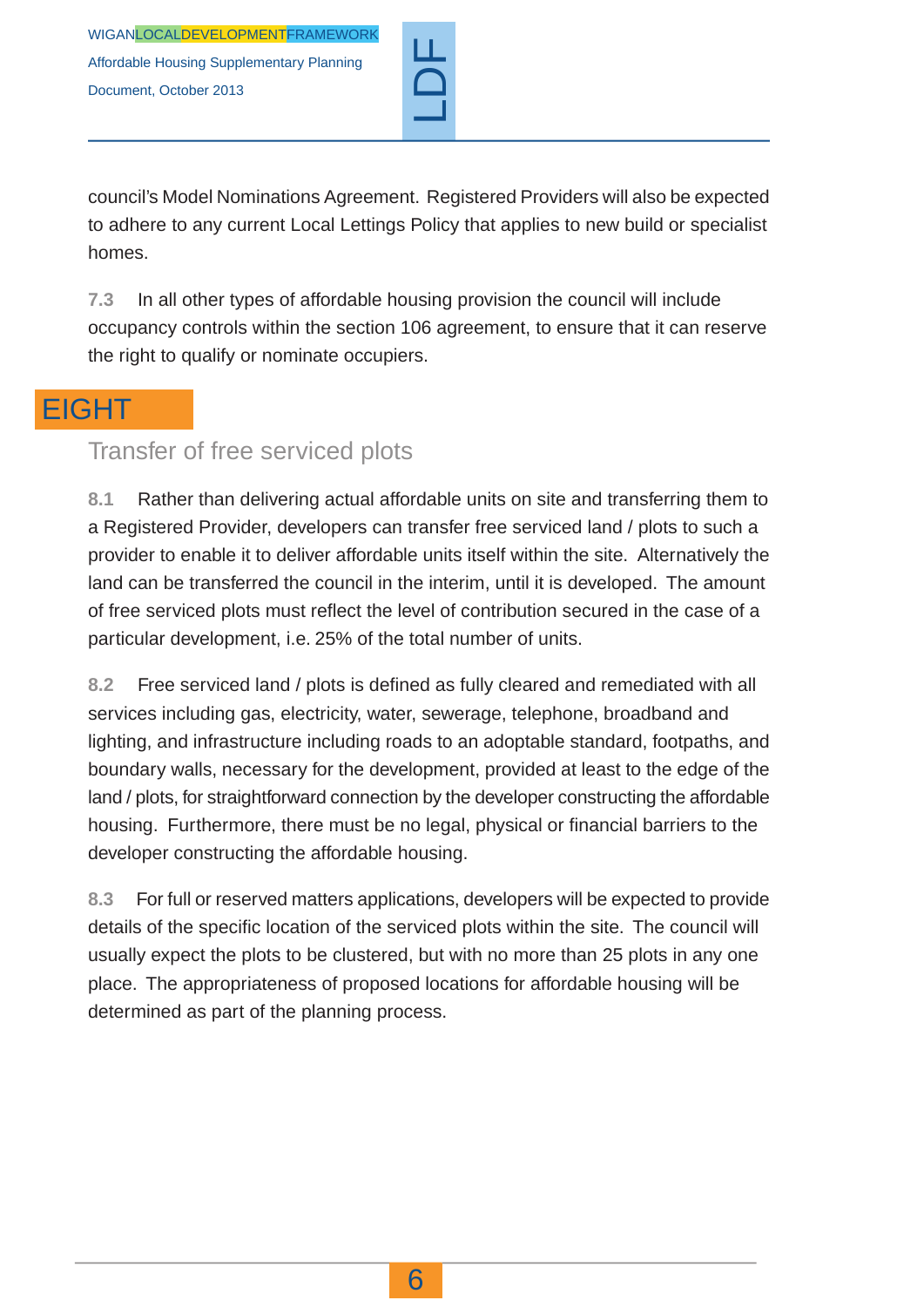

## NINE

#### <span id="page-8-0"></span>Off-site provision

**9.1** Where a developer can robustly justify that on-site provision or the transfer of land to a Registered Provider, or the council, is not appropriate, or where on-site provision would not meet the priorities established in the council's housing strategy, off-site provision will be considered by the council. Applicants will be required to provide reasoned evidence that demonstrates, to the council's satisfaction, that:

- The site proposed for market housing development is in an area where there is little or no local need for affordable housing, and
- There is an identified local need for affordable housing in the area where the  $\blacksquare$ alternative site is proposed for affordable homes, or
- There is other reasoning and justification for off-site provision.

**9.2** Off-site provision can include improvements to, or refurbishment of, existing stock, or new provision on alternative parcels of land. Improvements to, or refurbishment of, existing stock must be to a level which meets the decency standard and must provide the same number of units, or units to the value of, those which would have been provided on the original site.

**9.3** Where off-site provision in the locality is deemed appropriate, the applicant/developer will be required to enter into a planning agreement which ensures that the timing of the construction of the affordable housing precedes or runs parallel with the construction of the main site.

## <span id="page-8-1"></span>**TEN**

#### Financial contributions

**10.1** Where the applicant can robustly justify that on-site provision is not appropriate or where it would not meet the priorities established in the housing strategy, the affordable housing contribution can take the form of a financial contribution equivalent to the cost of on-site provision. This will be based on provision of 25% of the units, with an assumed disposal to a Registered Provider for a mix of tenures with an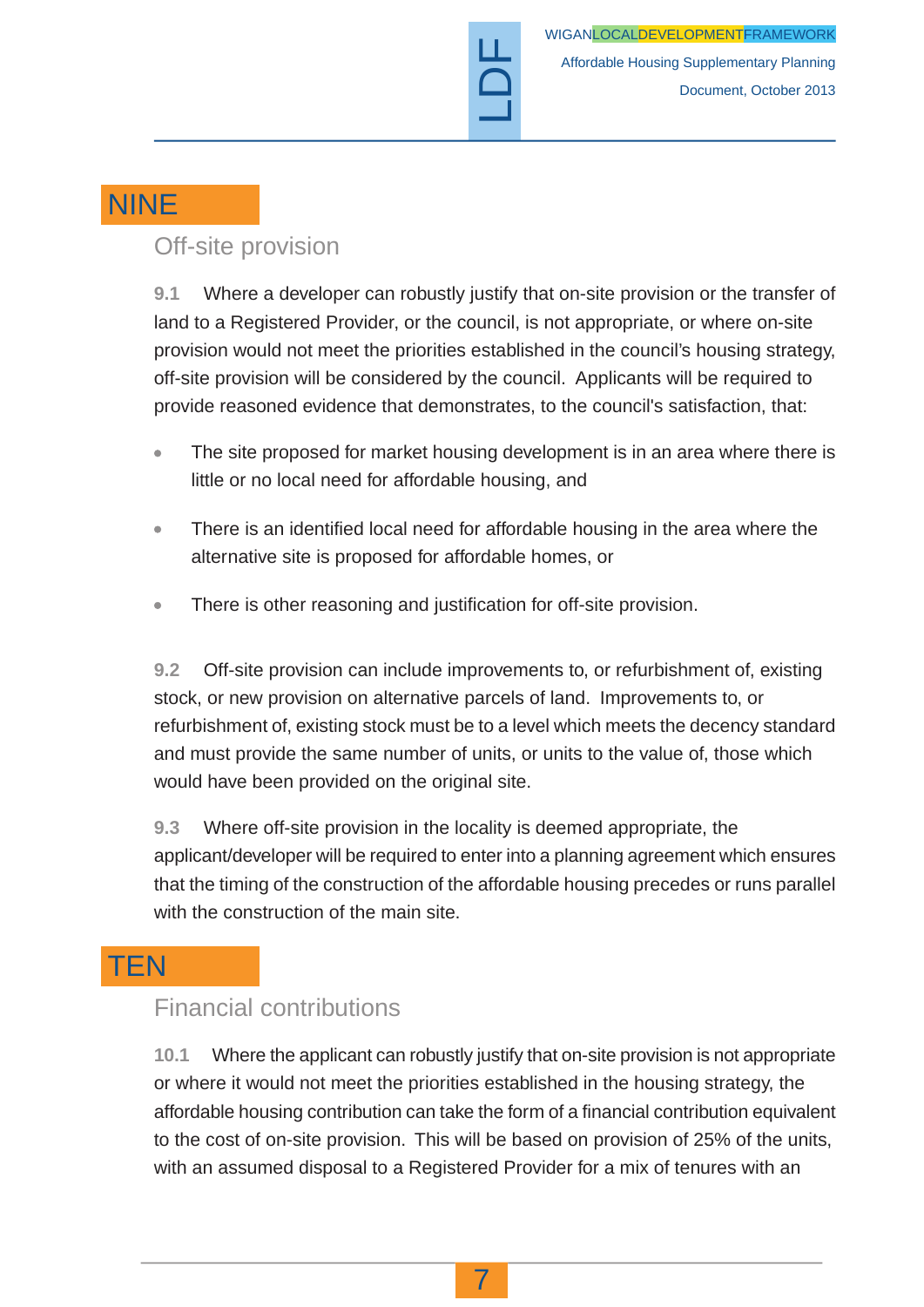

average discount of 35% off open market value. A formula will be applied to agree a sum based on the Gross Development Value of the whole residential development, as follows:

25% dwellings  $x$  35% average discount = 8.75% contribution from Gross Development Value of residential development.

**10.2** Financial contributions will be ring-fenced in an Affordable Housing Delivery Fund that will facilitate affordable housing delivery in the borough.

**10.3** The fund may be used for a variety of schemes that support the delivery of affordable housing, including specialist housing schemes and the refurbishment of homes to be made available for affordable homes for rent or sale. This may include 'gap funding' for particular high cost schemes, for example supported housing schemes or schemes that have been identified as a strategic priority in the housing strategy.

**10.4** Gap funding will only be made available to support the capital cost of developments and will not be used to contribute to revenue funding streams.

**10.5** The balance of the fund will be reviewed annually and an investment plan agreed, although some flexibility will be retained to respond to opportunities that arise for new innovative ways to deliver affordable housing.

<span id="page-9-0"></span>**10.6** Any sums received from receipts from the sale of affordable homes or the repayment of equity loans will be paid in to the Affordable Housing Delivery Fund.

## ELEVEN

The type and tenure of affordable housing sought

**11.1** The various types of affordable housing that can be provided are identified in the definition of affordable housing in the National Planning Policy Framework, set out in Appendix A. The council will seek to negotiate the type of housing, which will vary from site to site according to local circumstances. This will be determined in discussion with the applicant and by considering a combination of information, including:

- Local housing needs studies  $\bullet$
- Waiting list / Choice Based Lettings data  $\bullet$

8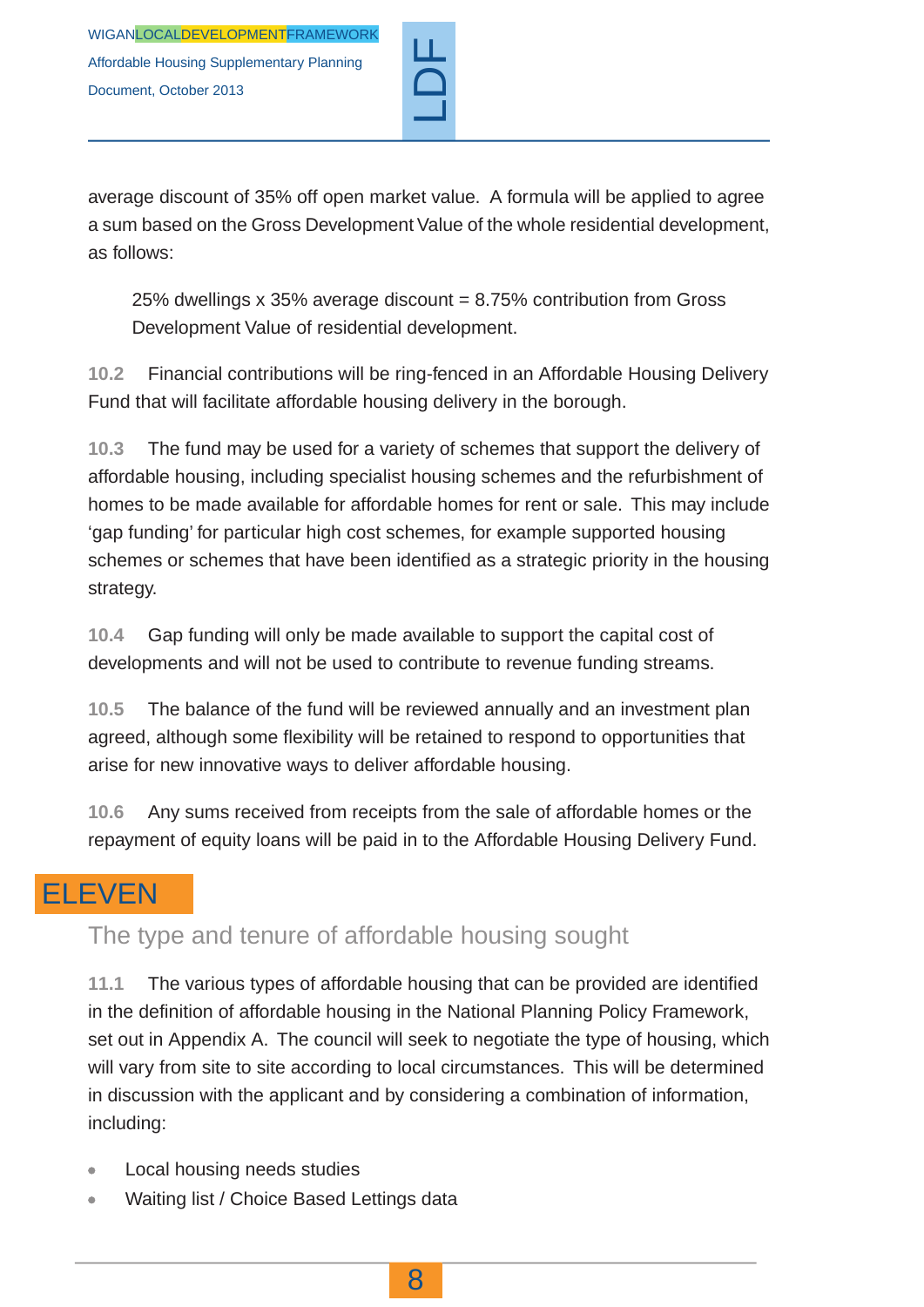

- Availability and type of existing stock
- Local housing market data
- Strategic Housing Market Assessments

**11.2** From this evidence of local housing needs, the council will identify the tenure mix and unit sizes required in particular areas of the borough and on particular types of development. This will be made available and updated regularly through the guidance notes. There will be a requirement for a range of homes to meet different household types, these should include;

LDF

- Affordable rented homes for single people, couples and smaller families mainly  $\bullet$ 1 and 2 bedroom homes
- Low cost home ownership for first time buyers mainly 2 and 3 bedroom houses
- Homes suited to the needs of older and disabled households, including specialist and extra care accommodation.

**11.3** On larger developments of 100 homes or more, and in areas where there is an identified shortage of affordable rented accommodation, the council will require an element of social / affordable rented tenure to be included within the development. For the period 2013 to 2018 our evidence indicates that the majority of affordable housing proposed is for social/affordable rent. Therefore we will seek a tenure mix of one-third social/affordable rent and two-thirds low cost home ownership. This will be the starting point for negotiations. However the mix of affordable tenures on each individual site will be agreed with the developer depending on local circumstances and may be altered in future based on more up to date housing market information and as set out in the guidance note.

**11.4** Notwithstanding, in order to facilitate development and ensure that a mix of different housing types and tenures is available, both in specific localities and across the borough, the council will consider proposals for different types of properties as well as intermediate and affordable rented units and any emerging hybrid models, where this is supported by evidence of local need or the viability of development.

**11.5** Further details on the methods of delivery of affordable homes is available in the guidance note Affordable Housing Provision - Guidance for Developers, which is available to view on the council website and will be updated periodically.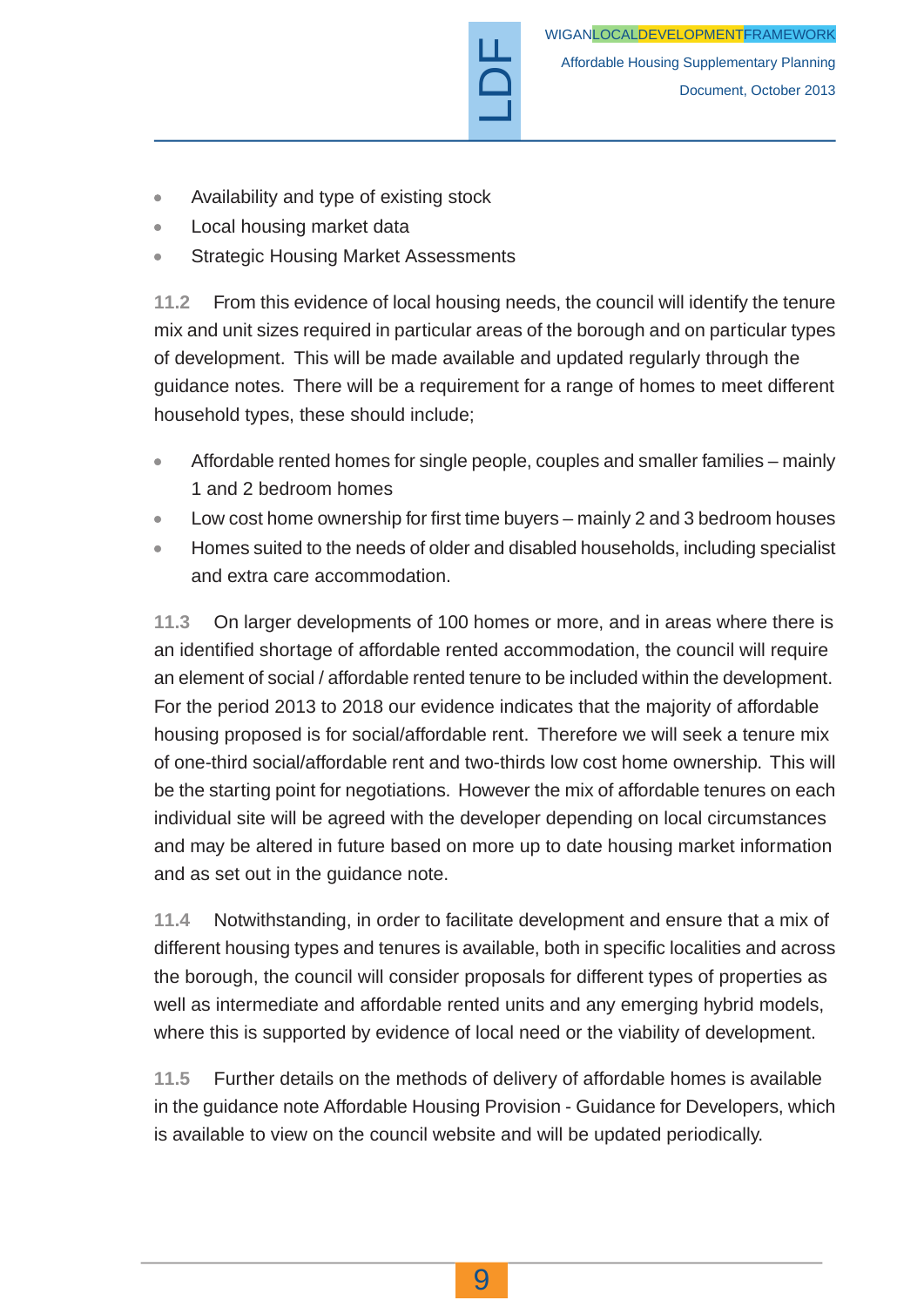

## **TWELVE**

### <span id="page-11-0"></span>Provision of specialist and retirement housing

**12.1** Our housing needs information indicates a growing requirement for housing suitable to older and disabled households. The priorities in our housing strategy are to provide more housing based solutions to meet these types of needs, across all tenures, providing more appropriate and cost effective solutions rather than residential care homes, nursing homes and other institutional residential settings.

**12.2** Proposals for supported and retirement housing, for example sheltered or extra care accommodation, as set out below, will be subject to affordable housing requirements:

- Individual self contained accommodation units  $\bullet$
- Individual occupancy rights as a tenant or leaseholder  $\blacksquare$
- Provision of housing management services to all residents  $\ddot{\phantom{a}}$
- Communal facilities within the development
- Access to 24 hour care and support services available to meet the needs of the  $\bullet$ individual resident.

**12.3** A charitable trust or non registered housing association that proposes to provide a supported or extra care housing scheme may be accepted as satisfying the affordable housing requirement in a stand alone scheme. Although not strictly meeting the national policy definition, we recognise that this type of provision can meet housing needs provided that it offers a cost-effective solution when compared to existing provision for the client group. The council has developed separate policies and procedures that will be adopted to ensure that the accommodation meets needs appropriately; that the provider and accommodation meets minimum standards; and that occupancy controls and nominations rights are put in place in favour of the council.

**12.4** However, where there are proposals for a larger development including an element of supported or extra care accommodation, there will be a need to meet the full affordable housing requirement and definition, working with a Registered Provider to deliver the affordable homes requirement, including:

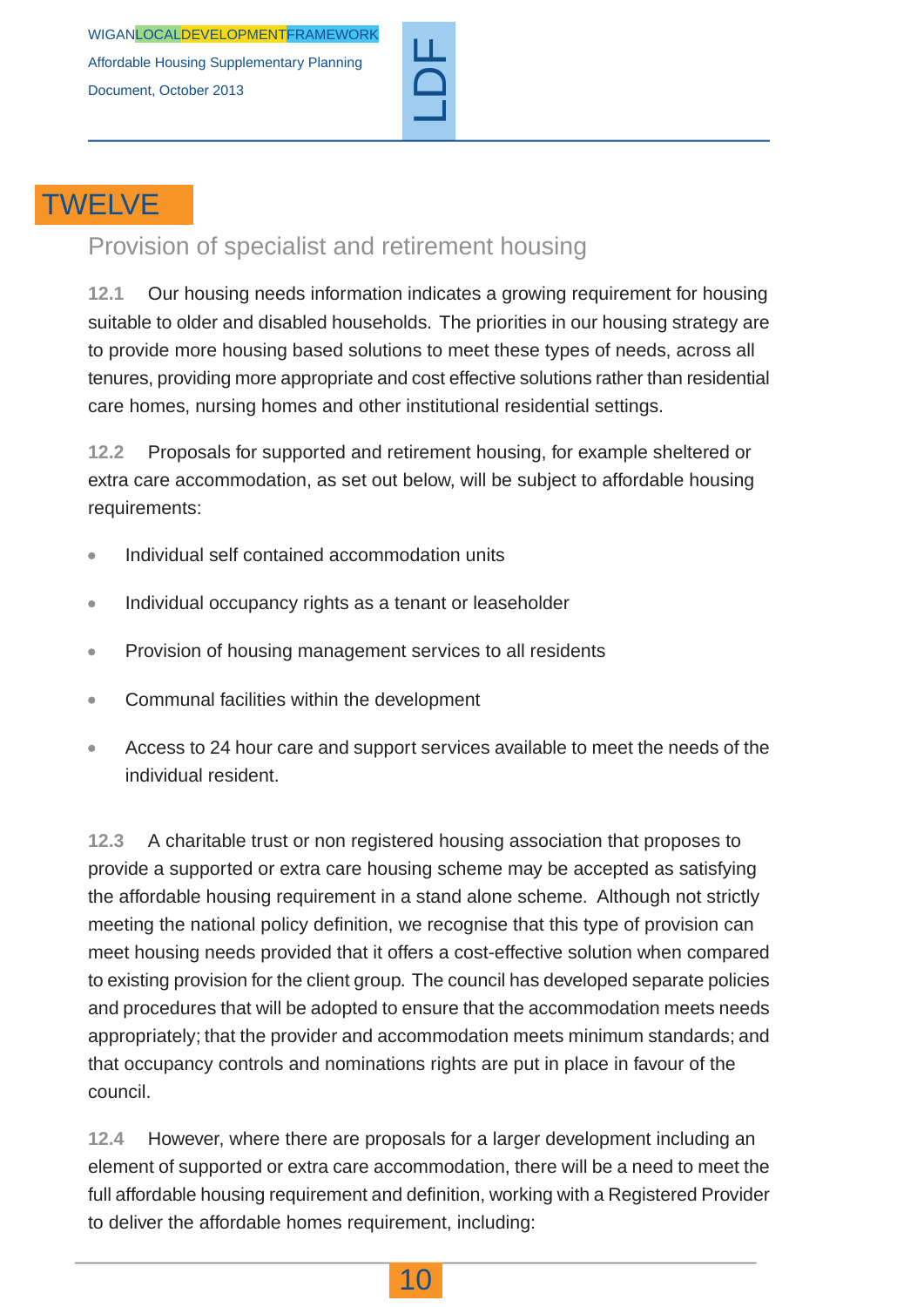Affordable or social rents and/or low cost home ownership, for example, shared  $\bullet$ ownership for the elderly

LDF

- Security of tenure in line with Registered Provider minimum requirements  $\blacksquare$
- Adopting Registered Provider lettings management standards
- Adopting Homes and Communities Agency minimum design and quality standards
- Adopting a nominations agreement and local lettings policy as required.  $\blacksquare$

## <span id="page-12-0"></span>THIRTEEN

#### Viability

**13.1** The requirement for an affordable housing contribution will be waived, reduced or deferred only when, and to the extent that, an independent viability appraisal clearly demonstrates that such provision would make the development unviable. The specification for the viability appraisal will need to be agreed with the council. The council will generally obtain an independent assessment on the viability appraisal, usually from the District Valuer for which a fee will be charged. Further guidance is available in the note: Development Viability in Relation to Affordable Housing Provision - Guidance for Developers, which is available on the council's website.

**13.2** All assessments of development viability will only consider the viability of the particular development site in question. They will not take into account the specific financial circumstances of any given developer. Equally, assessments will not take into account the specific needs of landowners to maximise the amount they are paid by developers in order to ensure the viability of, for example, the relocation of a property, facility or service to an alternative location.

**13.3** Developers will be expected to show evidence that they have taken known development costs into account in agreeing realistic land values. Only costs that were unforeseeable at the time of acquisition will be considered abnormal for the purposes of affordable housing negotiations. Where abnormal costs can be clearly demonstrated, a reduction in the affordable housing requirement may be agreed.

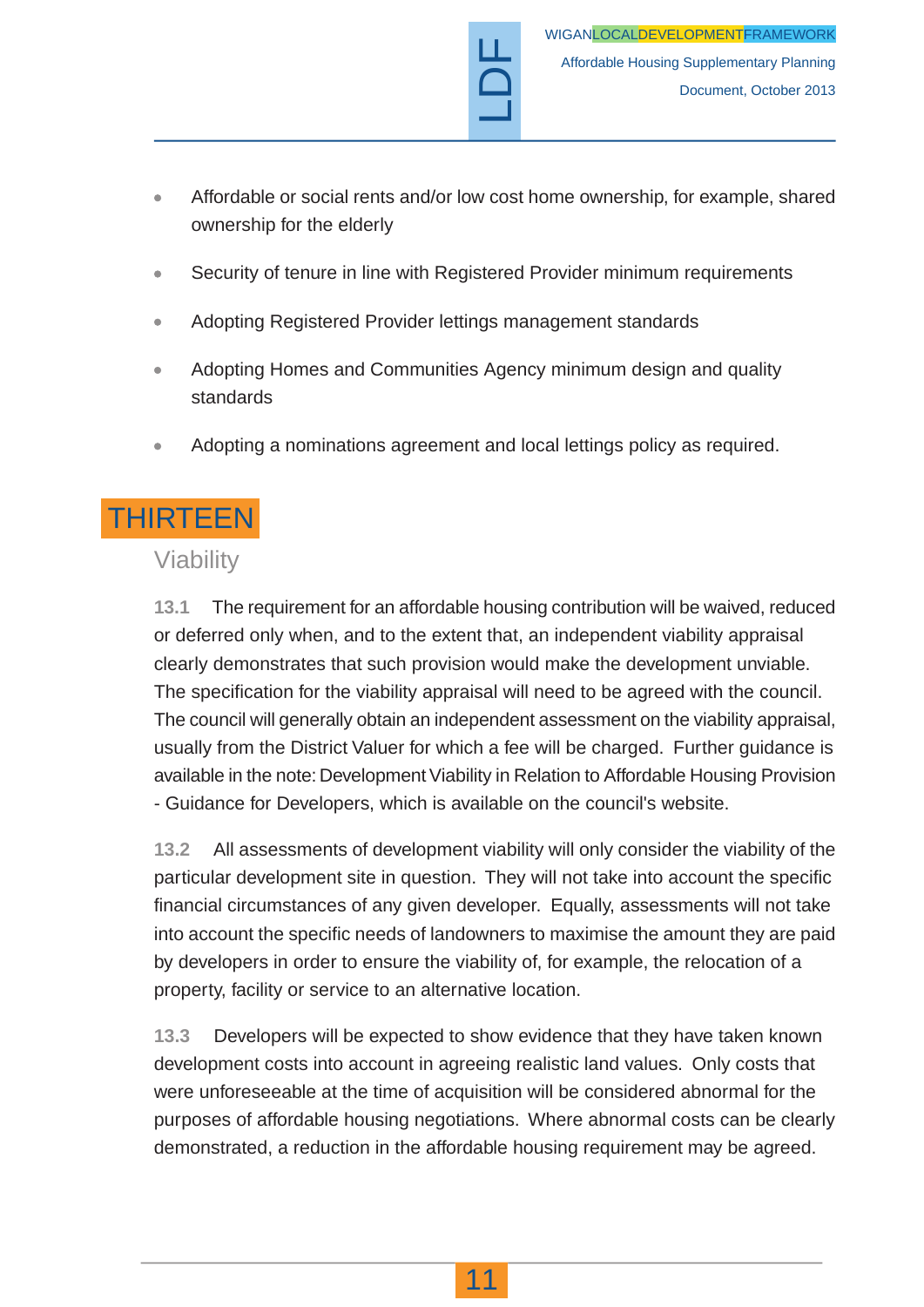

## **FOURTEEN**

#### <span id="page-13-0"></span>Section 106 agreements

**14.1** The provision of affordable housing, whether on or off-site or via a financial contribution will be secured through a section 106 agreement. Where affordable housing is to be delivered via a financial contribution, it is expected that the sum will be payable on commencement of development or on commencement of each strategic phase of development as agreed.

**14.2** Amongst other things, section 106 agreements for affordable housing provision may cover:

- The amount and tenure of affordable housing provision to be made.  $\blacksquare$
- The nomination process.  $\blacksquare$
- Occupancy controls.  $\bullet$
- The timing of on-site affordable housing provision within the overall scheme to  $\bullet$ ensure that affordable housing units are developed at an agreed rate in relation to the market housing.
- The location of affordable housing provision within the site.  $\bullet$
- Trigger points for the provision of off-site affordable housing or payment of  $\bullet$ financial contributions.
- Arrangements for the involvement and role of Registered Providers or other  $\bullet$ appropriate agency.
- Details of dates for the spending of financial contributions.  $\bullet$
- Details of the transfer of land for the development of affordable housing by a  $\bullet$ Registered Provider.
- Details of the arrangements for review of viability of affordable housing delivery  $\bullet$ on schemes that are currently unviable, including methodology and timescales.
- Mortgagee in possession clauses.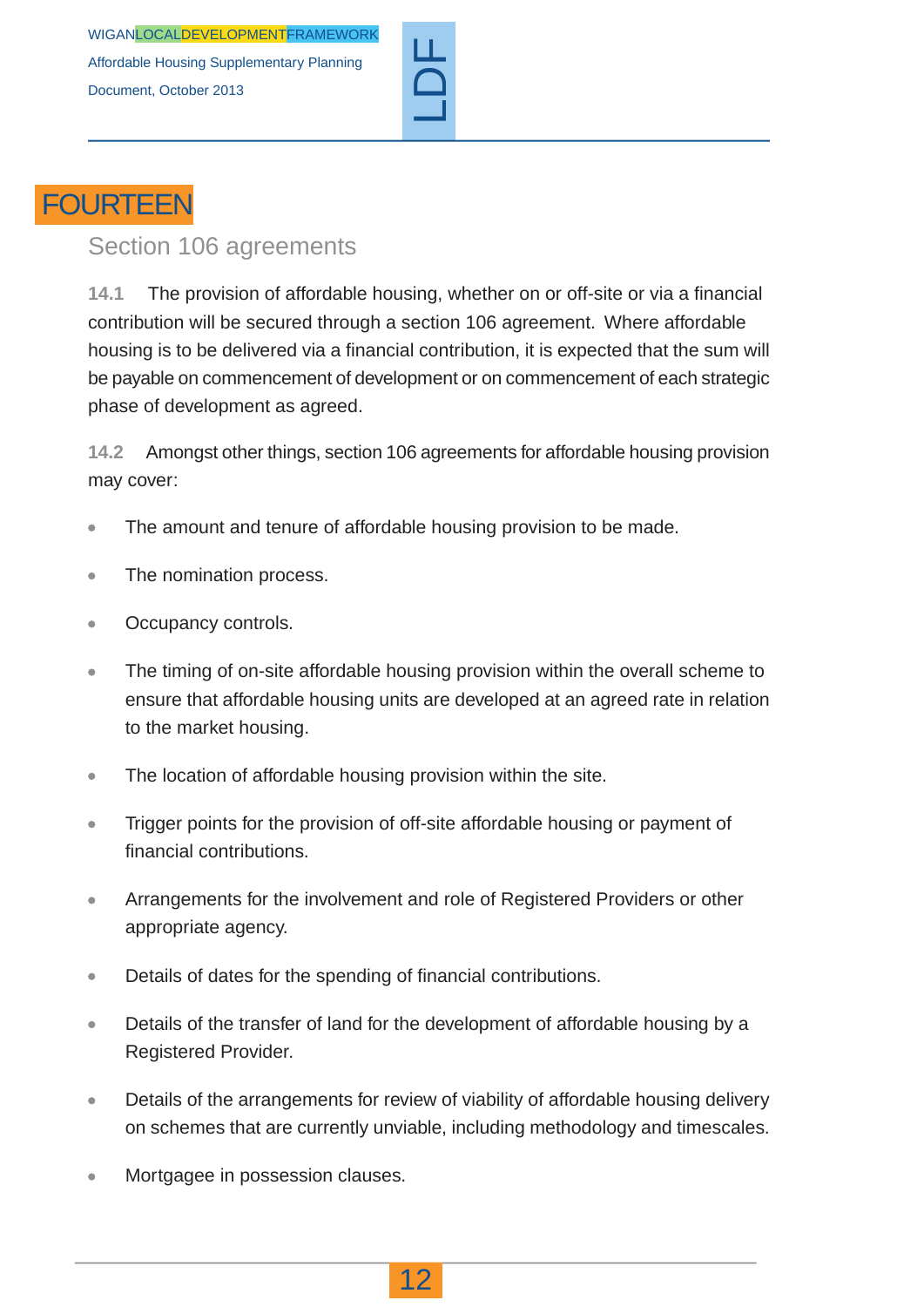## Appendix A

#### <span id="page-14-0"></span>Definition and types of affordable housing

**A.1** The council uses the Government's own definitions of affordable housing as set out in the National Planning Policy Framework. Affordable housing is defined as:

LDF

*Social rented, affordable rented and intermediate housing, provided to eligible households whose needs are not met by the market. Eligibility is determined with regard to local incomes and local house prices. Affordable housing should include provisions to remain at an affordable price for future eligible households or for the subsidy to be recycled for alternative affordable housing provision.*

*Social rented housing is owned by local authorities and private registered providers (as defined in section 80 of the Housing and Regeneration Act 2008), for which guideline target rents are determined through the national rent regime. It may also be owned by other persons and provided under equivalent rental arrangements to the above, as agreed with the local authority or with the Homes and Communities Agency.*

*Affordable rented housing is let by local authorities or private registered providers of social housing to households who are eligible for social rented housing. Affordable Rent is subject to rent controls that require a rent of no more than 80% of the local market rent (including service charges, where applicable).*

*Intermediate housing is homes for sale and rent provided at a cost above social rent, but below market levels subject to the criteria in the Affordable Housing definition above. These can include shared equity (shared ownership and equity loans), other low cost homes for sale and intermediate rent, but not affordable rented housing.*

*Homes that do not meet the above definition of affordable housing, such as "low cost market" housing, may not be considered as affordable housing for planning purposes.*

**A.2** In the event that national planning policy changes, the most up-to-date definition will be used by the council for the purposes of delivering affordable housing.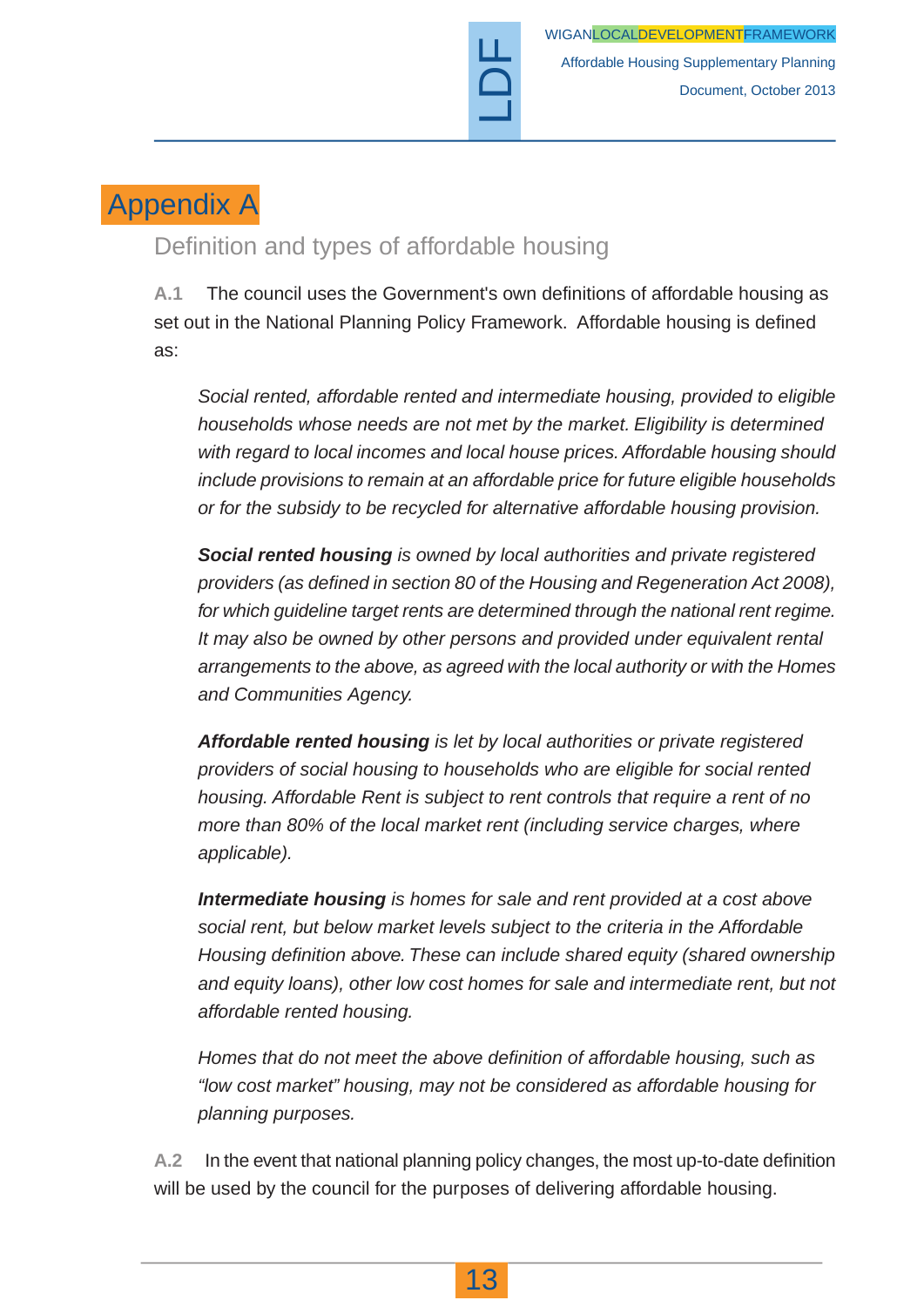

## Appendix B

#### <span id="page-15-0"></span>How to contact us

- **B.1** Further details are available from the following contacts, as appropriate:
- Development management telephone: 01942 489144; email:  $\bullet$ planningrepresentations@wigan.gov.uk
- Affordable housing telephone: 01942 489203; email:  $\bullet$ housingservices@wigan.gov.uk
- Section 106 monitoring telephone: 01942 489149; email:  $\bullet$ section106monitoring@wigan.gov.uk
- Planning policy telephone: 01942 489223; email: planningpolicy@wigan.gov.uk  $\bullet$